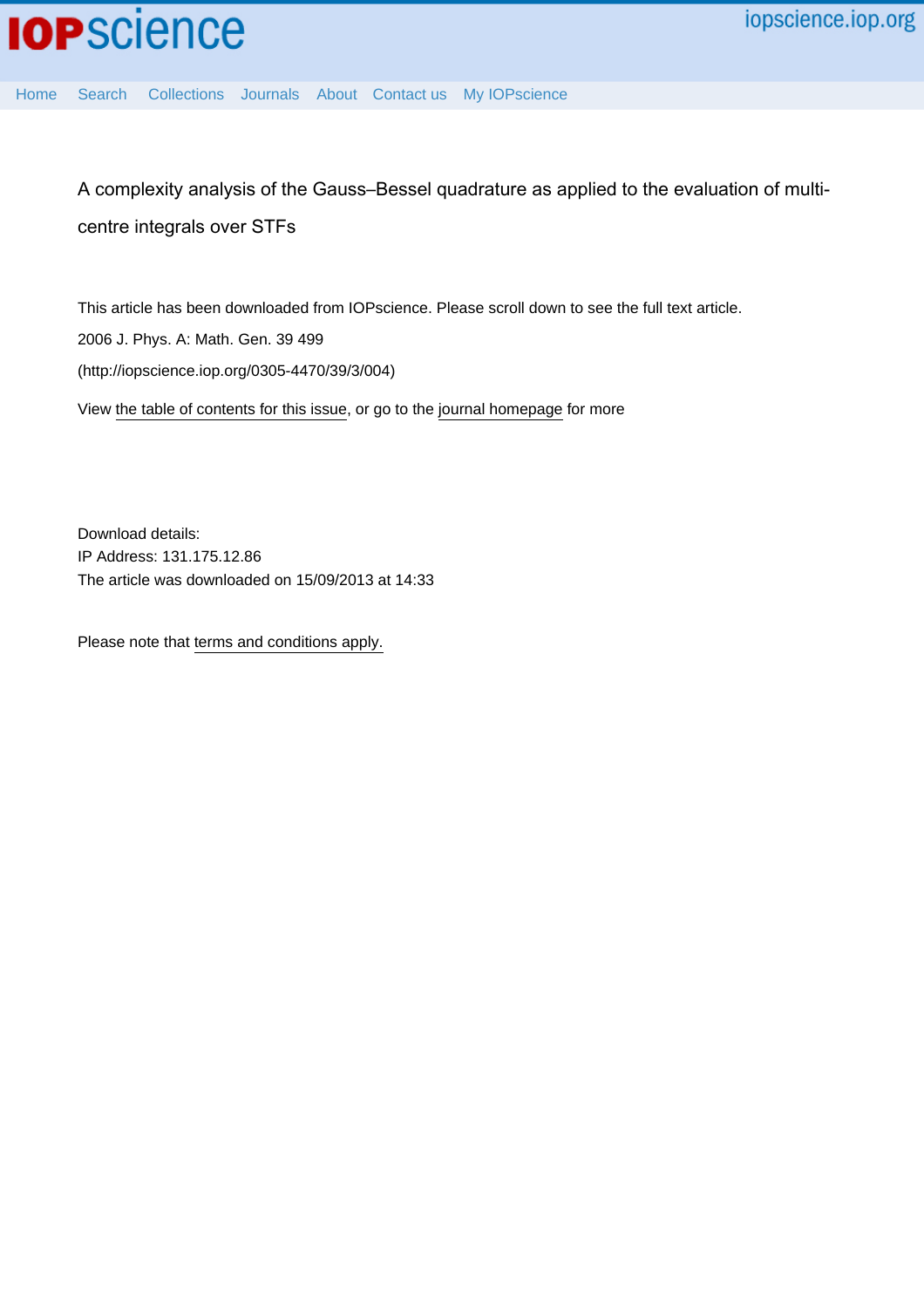J. Phys. A: Math. Gen. **39** (2006) 499–511 [doi:10.1088/0305-4470/39/3/004](http://dx.doi.org/10.1088/0305-4470/39/3/004)

# **A complexity analysis of the Gauss–Bessel quadrature as applied to the evaluation of multi-centre integrals over STFs\***

#### **Ahmed Bouferguene and Hassan Safouhi**

Campus Saint Jean*/*University of Alberta, 8406-91 Street, T6C 4G9 Edmonton, Canada

E-mail: [ahmed.bouferguene@ualberta.ca](mailto:ahmed.bouferguene@ualberta.ca) and [hassan.safouhi@ualberta.ca](mailto:hassan.safouhi@ualberta.ca)

Received 29 August 2005, in final form 10 November 2005 Published 21 December 2005 Online at [stacks.iop.org/JPhysA/39/499](http://stacks.iop.org/JPhysA/39/499)

#### **Abstract**

In a previous work (Bouferguene 2005 *J. Phys. A: Math. Gen.* **38** 3923), we have shown that in the framework of the Gaussian integral transform, multicentre integrals over Slater type functions can be evaluated to an acceptable accuracy using a tailored Gauss quadrature in which the weight function has the form  $W(\sigma, \tau; z) = z^{\nu} \exp(-\sigma z - \tau/z)$ . To be considered a solution worth implementing within a software for routine use in *ab initio* molecular simulations, the method must also prove to be at least as efficient as those methods previously published in the literature. Two major results are provided in this paper. Firstly, an improvement of the procedure used to generate the roots and weights of the Gauss–Bessel quadrature is proposed. Secondly, a computational cost analysis of the present method and the  $S\bar{D}$  (Safouhi 2001) *J. Phys. A: Math. Gen.* **34** 2801) based approach are compared, hence proving the equivalence of the two from a complexity point of view.

PACS number: 02.30.Uu

## **1. Introduction**

From the earliest days of quantum theory, it was established that except for a very few systems, the Schrödinger equation cannot be fully and exactly solved. Consequently, it became obvious that for practical modelling, one has to turn to approximate solutions of the fundamental equation from which molecular properties could be extracted. On the road map to modern quantum chemistry one finds Roothaan's LCAO [\[1](#page-11-0)] method which enables approximate wavefunctions to be written in terms of linear combinations of atomic orbitals. Since it is practically impossible to construct exact analytical solutions of the Schrödinger

\* In memory of Dr Mourad Ouraghi (1964–1992), Universite des Sciences et Technologies Houari Boumedienne. ´

0305-4470/06/030499+13\$30.00 © 2006 IOP Publishing Ltd Printed in the UK 499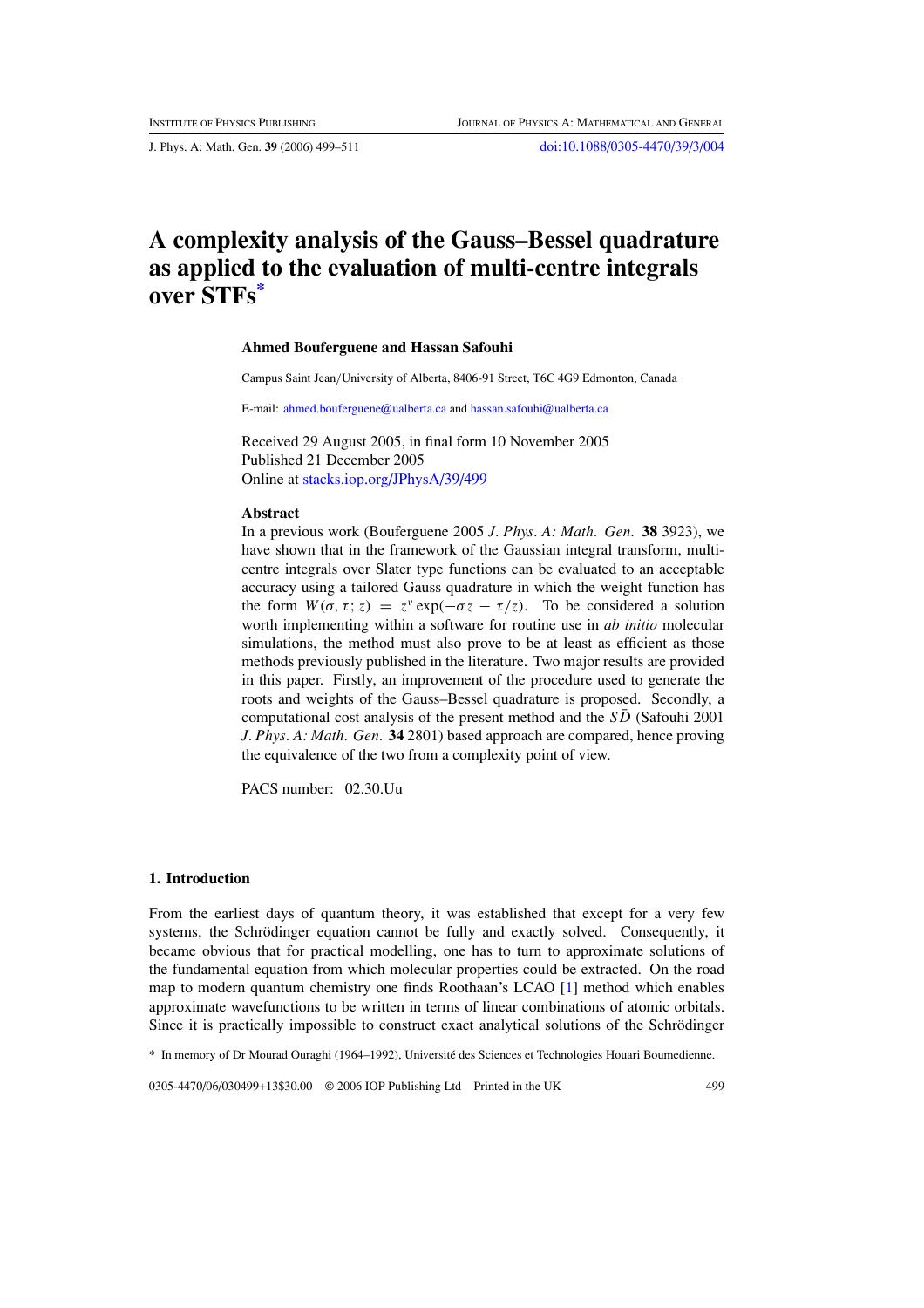equation, it proved very useful to know some of their properties since they could be used as a guidance when constructing the approximate trial functions. In fact, it was theoretically shown that such solutions must have a cusp at the origin [\[2](#page-11-0)] and an exponential decrease at infinity [\[3\]](#page-11-0). Based on these properties, an appropriate family of functions that could be used to represent atomic orbitals are the so-called Slater type functions (STFs) [\[4](#page-11-0)].

Unfortunately, although the choice of STFs as a basis set stands on a strong theoretical ground, their use was limited in practice. In fact over the past decades, only few softwares using STFs (allowing a full *ab initio* calculation at least at the SCF level) were made available to the scientific community [\[5](#page-11-0)[–8](#page-12-0)]. The reasons for this state of affairs are the difficulties occurring during the computation of multi-centre integrals which are known to be the bottleneck in any quantum chemistry software. Indeed, at the *ab initio* level, any molecule of practical interest requires the evaluation of millions of such integrals in order to populate the Hamiltonian matrix. As a consequence, the development of robust and cost-efficient algorithms handling multi-centre integrals would constitute a tremendous progress in the direction of using STFs in the field of quantum chemistry.

Despite the difficulties, several authors devoted some of their efforts to explore ways that could be used to solve the problem of multi-centre integrals over STFs. These efforts have led to the publication of a wide variety of mathematical results and numerical procedures handling to some degree of efficiency the hard task of evaluating multi-centre integrals. Such procedures were developed following one of the three major axes.

- (i) *Addition theorem*. When the mathematical structure of the radial part of STFs is examined, one finds that handling multi-centre integrals is difficult because the electronic and the molecular geometry parameters cannot be easily separated. Such parameters appear as noiecular geometry parameters cannot be easily separated. Such parameters appear as<br>the argument of a square root function, i.e.  $\sqrt{\|\mathbf{r} - \mathbf{a}\|}$ . Consequently, addition theorembased methods usually operate by expanding the STFs as infinite series hence enabling the electronic and the geometric parameters to be uncoupled [\[9\]](#page-12-0). The end result of the methods in this category yields series representations of multi-centre integrals, the summation of which usually requires specialized algorithm to enhance their convergence.
- (ii) *Integral transforms*. Two such methods were proposed in the literature: the Gaussian integral transform (GIT) [\[10](#page-12-0), [11](#page-12-0)] and the Fourier integral transform (FIT) [\[12](#page-12-0)]. In the framework of each of these methods, multi-centre integrals are transformed into equivalent mathematical objects and are finally expressed as a multiple integral of the form,

$$
\mathcal{I} = \int_0^1 du f_1(u) \int_0^1 dv f_2(v) \cdots \underbrace{\int_0^{+\infty} dz \mathcal{F}(u, v, \dots, z)}_{\mathcal{S}(u, v, \dots)}
$$
 (1)

In the case of the FIT, the integrand of the semi-infinite integral is oscillatory due to a Bessel function of the first kind. As a consequence, an accurate evaluation of such an entity can only be carried out using highly specialized algorithms. One such algorithm is the so-called  $S\bar{D}$  which was originally proposed by Safouhi [\[13,](#page-12-0) [14\]](#page-12-0) and was extensively applied to the case of multi-centre integrals by Safouhi and co-workers [\[13–19\]](#page-12-0). As for the integrand occurring in the semi-infinite integral in the GIT method, it does not oscillate but exhibits a sharp peak making it a poorly behaving function, hence requiring tailored procedures to ensure a reliable evaluation. In addition to the series representation originally proposed by Shavitt and Karplus [\[10](#page-12-0)], we have proposed in a previous work [\[20](#page-12-0)] a special Gauss quadrature, referred to as Gauss–Bessel, to carry out the evaluation of  $S(u, v, \ldots)$ . The preliminary results showed that Gauss–Bessel is able to achieve an accuracy comparable to that of other methods.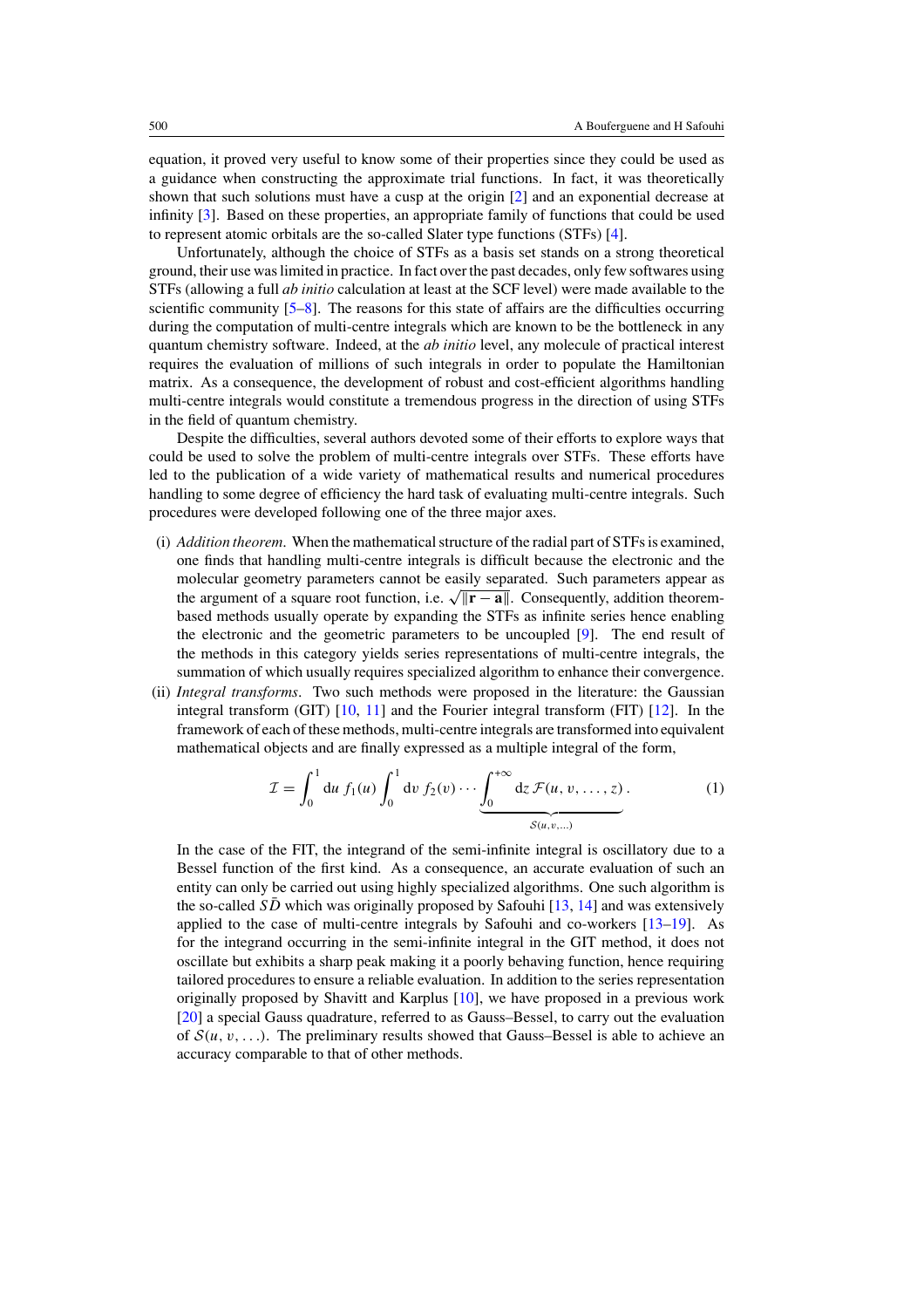(iii) *Hybrid methods*. In this category, we find those methods which for some integrals propose new mathematical developments while for others, particularly the four-centre integrals, use series expansions in terms of Gaussian type functions [\[7,](#page-12-0) [21](#page-12-0)]. This strategy, which in a sense amounts to using a huge Gaussian basis set to represent a STF, offers the possibility of taking advantage of existing GTF-based algorithms which over the past 40 years have been extremely optimized.

Perhaps the major difficulty in setting up the Gauss–Bessel quadrature for the evaluation of multi-centre integrals over STFs is the computation of the corresponding roots and weights. Because such quantities are essential to the method under investigation, it is of paramount importance to use an efficient procedure for their computation. Let us point out that such a problem is, in a sense, common to all numerical techniques based on special Gauss quadratures. For instance, in the context of *ab initio* calculations over GTFs, one of the methods that is widely used to evaluate Boys functions is the so-called Gauss–Rys quadrature [\[22](#page-12-0)] whose success depends on its efficient implementation as described by Lindh *et al* [\[23](#page-12-0)]. The present work aims at investigating the advantage of determining the roots and weights required by the Gauss–Bessel quadrature by means of an algorithm based on matrix diagonalization. The complexity of the new procedure is compared to that of  $S\bar{D}$  which shows, based on theoretical considerations, that the Gauss–Bessel approach is comparable to the  $S\bar{D}$  from a computational cost perspective.

# **2. Definitions, properties and notation**

A Slater type function centred on some arbitrary point, defined by its location vector **a**, is generally defined as

$$
\chi_{n,l}^m(\alpha, \mathbf{r} - \mathbf{a}) = \mathcal{N}_n(\alpha) \underbrace{\|\mathbf{r} - \mathbf{a}\|^{n-l-1} \exp(-\alpha \|\mathbf{r} - \mathbf{a}\|)}_{\text{Radial term}} \mathcal{Y}_l^m(\mathbf{r} - \mathbf{a}),\tag{2}
$$

where  $\mathcal{N}_n(\alpha) = (2\alpha)^{n+1/2} / \sqrt{(2n)!}$  is the normalization constants and  $\mathcal{Y}_l^m(\mathbf{k})$  represents the solid spherical harmonic of degree *l* and order *m* which is defined as

$$
\mathcal{Y}_l^m(\mathbf{k}) = \|\mathbf{k}\|^l Y_l^m(\theta_\mathbf{k}, \phi_\mathbf{k})
$$
  
= 
$$
\mathbf{i}^{m+|m|} \sqrt{\frac{2l+1}{4\pi} \frac{(l-|m|)!}{(l+|m|)!}} \|\mathbf{k}\|^l P_l^{|m|}(\cos \theta_\mathbf{k}) e^{im\varphi_\mathbf{k}},
$$
 (3)

where  $P_l^m(z)$  stands for the associated Legendre function for which the Rodrigues representation is given in [24, p 94]. To carry out multi-centre integrals, it is of importance to note that solid spherical harmonics possess a very interesting addition theorem allowing the electronic variable **r** and the geometry parameter **a** to be separated. According to Steinborn and Ruedenberg [\[25\]](#page-12-0), the solid spherical harmonic in equation (2) can be expanded as

$$
\mathcal{Y}_l^m(\mathbf{r}-\mathbf{a}) = 4\pi (2l+1)!! \sum_{l'=0}^l \sum_{m'= -l'}^{l'} \frac{\langle lm|l'm'|l-l'm-m'\rangle}{(2l'+1)!![2(l-l')+1]!!} \mathcal{Y}_{l'}^{m'}(\mathbf{r}) \mathcal{Y}_{l-l'}^{m-m'}(\mathbf{a}),\tag{4}
$$

where  $(2l + 1)!! = (2l + 1)!/(2^l l!)$  and  $\langle l_1 m_1 | l_2 m_2 | l_3 m_3 \rangle$  denotes the so-called Gaunt coefficients [\[26\]](#page-12-0). The above equation clearly shows that solid spherical harmonics do not introduce any special difficulty when involved as part of multi-centre integrals. As a consequence, the efficiency of any algorithm geared towards the evaluation of multi-centre integrals over STFs depends on how fast it can handle the radial term as labelled in equation (2). In fact, for analytical work, it is customary to derive the appropriate formulae for the simple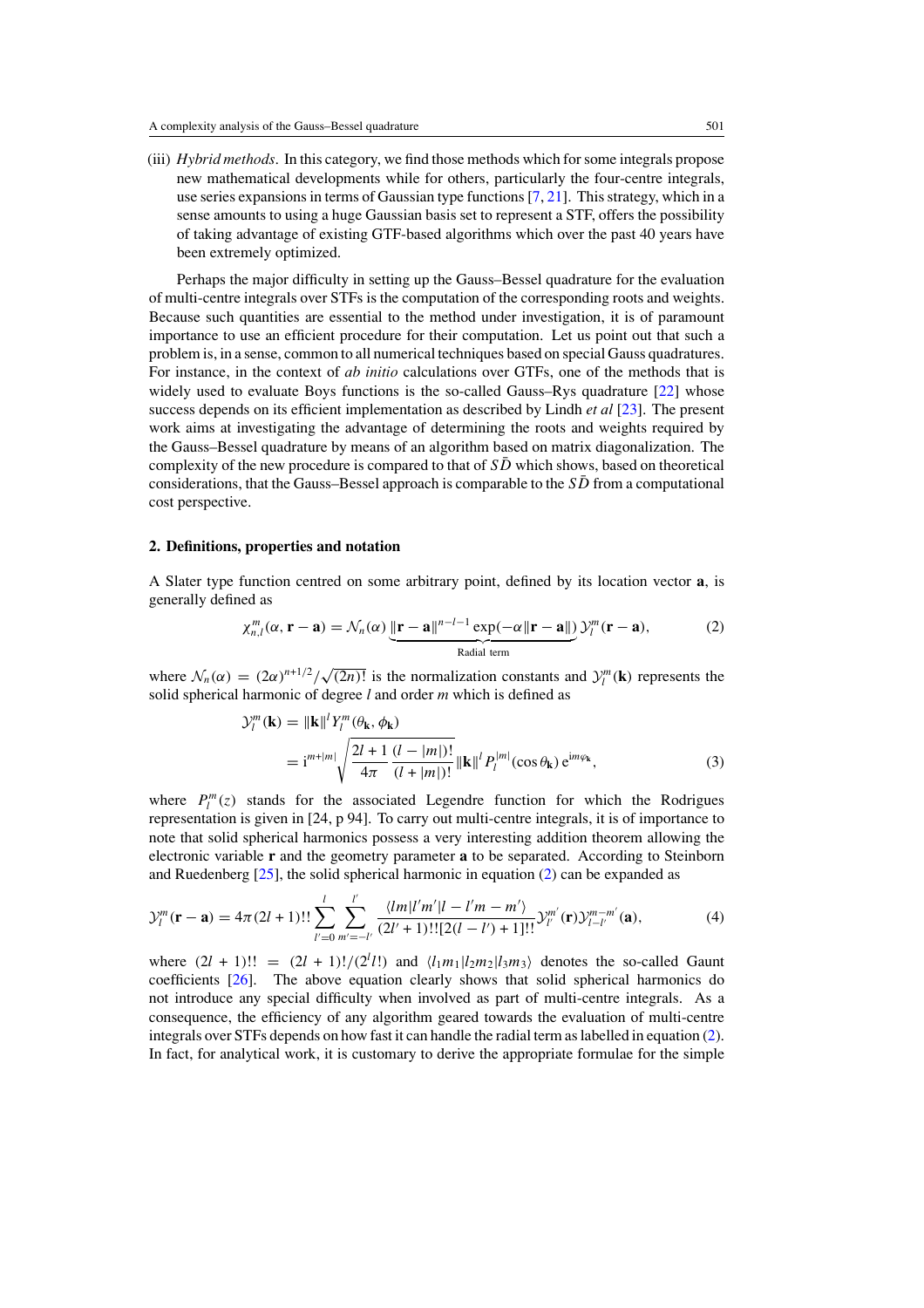case corresponding to 1s Slater orbital. Expressions for higher order orbitals are afterwards obtained by simply differentiating the 1s result with respect to the screening constant using the following property of STFs:

$$
\|\mathbf{r} - \mathbf{a}\|^{n-l-1} \exp(-\alpha \|\mathbf{r} - \mathbf{a}\|) = \left(-\frac{\partial}{\partial \alpha}\right)^{n-l-1} \exp(-\alpha \|\mathbf{r} - \mathbf{a}\|).
$$
 (5)

In the framework of the GIT method, the starting point as proposed in [\[10\]](#page-12-0) is to express the 1s Slater orbital as the Laplace transform of a suitably chosen function, which happens to involve a GTF

$$
\chi_{1,0}^0(\alpha, \mathbf{r} - \mathbf{a}) = \mathcal{N}_1(\alpha) \int_0^{+\infty} s^{-3/2} \exp\left(-\frac{\alpha^2}{4s}\right) \underbrace{\exp(-s \|\mathbf{r} - \mathbf{a}\|^2)}_{GTF} ds. \tag{6}
$$

The motivation for introducing the above integral representation is the presence of a GTF as part of its integrand. Indeed, when dealing with products of STFs as they occur in the definition of multi-centre integrals, the GIT allows one to apply the well-known multiplication theorem of GTFs hence simplifying the final expressions. In the original work of Shavitt and Karplus [\[10](#page-12-0)], considered as the pillar of the GIT method, the authors have provided a detailed roadmap of equations allowing to simplify the algebra hence easing the development of numerical procedures. In the following section, some aspects of multi-centre integrals treated within the FIT approach will be considered. It hence seems appropriate to define the most relevant mathematical objects that will be needed later. Perhaps the most important of such objects is the so-called *B* functions which in spite of their complicated analytical form, were shown to have the simplest Fourier transform [\[27\]](#page-12-0). This very property makes the *B* functions the ideal basis set to be used in the context of the FIT method. According to Filter and Steinborn the *B* functions are defined as [\[28](#page-12-0)]

$$
B_{n,l}^m(\alpha, \|\mathbf{r}-\mathbf{a}\|) = \frac{1}{2^{n+l}(n+l)!} \hat{k}_{n-1/2}(\alpha \|\mathbf{r}-\mathbf{a}\|) \mathcal{Y}_l^m[\alpha(\mathbf{r}-\mathbf{a})],\tag{7}
$$

where the reduced Bessel function  $\hat{k}_{n-1/2}(z)$  are defined as

$$
\hat{k}_{n-1/2}(z) = \sum_{p=1}^{n} \frac{(2n-p-1)!}{(p-1)!(n-p)!} 2^{p-n} \underbrace{z^{p-1} \exp(-z)}_{\text{Un-normalized STF}}.
$$
\n(8)

Despite their complicated form in the coordinate space, *B* functions were selected because of the simplicity of their Fourier integral transform as compared to any other exponentially decreasing function

$$
\bar{B}_{n,l}^m(\alpha, \mathbf{p}) = \frac{1}{(2\pi)^{3/2}} \int_{\mathbf{r}} e^{-i\mathbf{p}\cdot\mathbf{r}} B_{n,l}^m(\alpha, \mathbf{r}) d\mathbf{r}
$$
\n
$$
= \sqrt{\frac{2}{\pi}} \alpha^{2n+l-1} \frac{(-i\|\mathbf{p}\|)^l}{(\alpha^2 + \|\mathbf{p}\|^2)^{n+l+1}} Y_l^m(\theta_{\mathbf{p}}, \phi_{\mathbf{p}}).
$$
\n(9)

As a last remark, it is of interest to mention that, as can be seen from equation (8), *B* functions can easily be expressed in terms of STFs. The inverse is also true as was shown by Weniger and Steinborn in [27 (equation (3.22))].

# **3. Evaluation of multi-centre integrals using the Gauss–Bessel quadrature**

In the following, we describe an approach that can be used for setting up a procedure for the evaluation of multi-centre integrals in the framework of the GIT method (based on the Gauss–Bessel quadrature). It will be shown later that from a computational cost point of view, the new procedure is comparable to the algorithms developed for the FIT approach. To do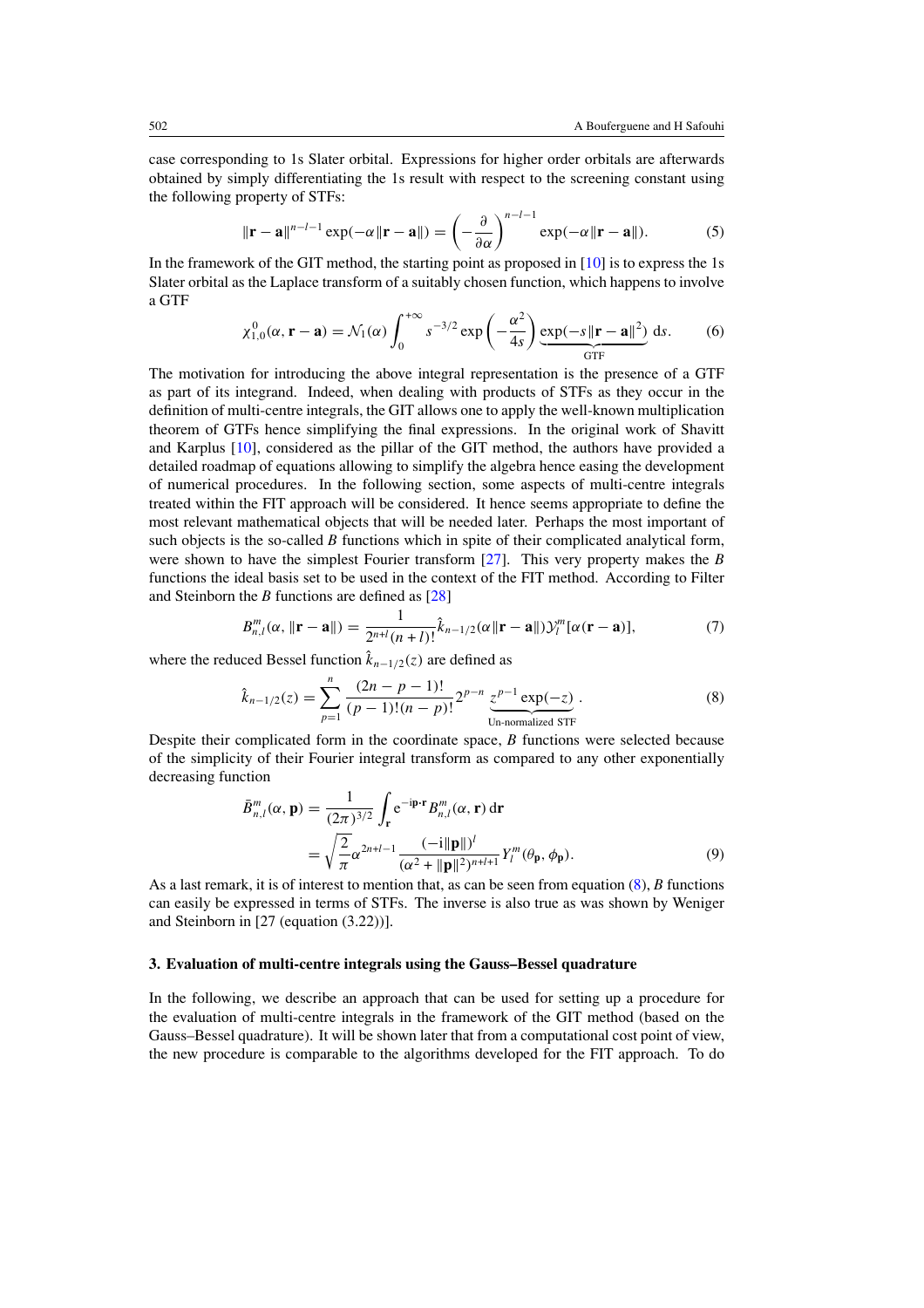<span id="page-5-0"></span>so, we start by pointing out the structural similarities between the expressions of multi-centre integrals as obtained within the FIT and the GIT approaches.

#### *3.1. Structure of multi-centre integrals in the FIT and GIT methods*

Previously we have hinted that the expressions of multi-centre integrals obtained within the FIT and the GIT frameworks were structurally similar. Indeed, in both methods multi-centre integrals always end up being represented by a multiple integral the innermost of which is semi-infinite. To be more specific, let us explore the case of the three-centre nuclear attraction integral which for the sake of simplicity will only involve s type STFs

$$
\mathcal{T}_{n_1,0,0}^{n_2,0,0} = \left\langle \chi_{n_1,0}^0(\alpha_1, \mathbf{r} - \mathbf{a}) \right| \frac{1}{\|\mathbf{r} - \mathbf{c}\|} \left| \chi_{n_2,0}^0(\alpha_2, \mathbf{r} - \mathbf{b}) \right\rangle.
$$
 (10)

Note, that within the FIT approach, one should use s type *B* functions since these are the ones leading to the simplest analytical forms. Thus, the expression of the three-centre nuclear attraction integral of interest as derived in the context of the GIT formulation can be written as [\[20](#page-12-0)]

$$
\mathcal{G}_{n_1,0,0}^{n_2,0,0}(\alpha_1, \alpha_2, \mathbf{a}, \mathbf{b}, \mathbf{c}) = \mathcal{N}_{n_1}(\alpha_1) \mathcal{N}_{n_2}(\alpha_2) 2^{-(n_1+n_2-1)} \int_{u=0}^1 du \, u^{-(n_1+1)/2} (1-u)^{-(n_2+1)/2} \times \int_0^{+\infty} z^{(n_1+n_2-2)/2} \mathbf{H}_{n_1} \left[ \frac{\alpha_1 p}{2} \frac{\sqrt{z}}{\sqrt{u}} \right] \mathbf{H}_{n_2} \left[ \frac{\alpha_2 p}{2} \frac{\sqrt{z}}{\sqrt{1-u}} \right] \times F_0 \left( \frac{1}{z} \right) \exp \left( -\frac{\sigma}{z} - \tau z \right) dz,
$$
\n(11)

where

$$
p = ||u\mathbf{a} + (1 - u)\mathbf{b} - \mathbf{c}||,
$$
  $\sigma = u(1 - u)\frac{||\mathbf{a}||^2}{p^2}$  and  $\tau = \frac{p^2}{4}\left(\frac{\alpha_1^2}{u} + \frac{\alpha_2^2}{1 - u}\right).$  (12)

 $\mathbf{H}_n(z)$  represents the Hermite polynomial of degree *n* [29, p 250] while  $F_0(z)$  is the Boys function defined as

$$
F_m(z) = \int_0^1 t^{2m} \exp(-zt^2) dt.
$$
 (13)

In the FIT approach, the expression of the three-centre nuclear attraction integrals obtained with s type *B* functions  $[30]$  is defined as

$$
\mathcal{F}_{n_1,0,0}^{n_2,0,0}(\alpha_1, \alpha_2, \mathbf{a}, \mathbf{b}, \mathbf{c}) = \sqrt{\frac{2}{\pi}} \frac{\alpha_1^{2n_1 - 1} \alpha_2^{2n_2 - 1}}{\pi n_1! n_2! 2^{n_1 + n_2}} \mathbf{b}^{n_1 + n_2 + 1/2} \times \int_0^1 du \, u^{n_2} (1 - u)_1^n \int_0^{+\infty} \frac{K_{n_1 + n_2 + 1/2}[\mathbf{b}\beta(u, k)]}{[\beta(u, k)]^{n_1 + n_2 + 1/2}} j_0(\|\mathbf{v}\|k) \, \mathrm{d}k,
$$
\n(14)

where

$$
\mathbf{v} = u(\mathbf{a} - \mathbf{b}) + (\mathbf{b} - \mathbf{c}) \quad \text{and} \quad [\beta(u, k)]^2 = (1 - u)\alpha_1^2 + u\alpha_2^2 + u(1 - u)k^2. \tag{15}
$$

The term  $j_0(z)$  stands for the spherical Bessel function which can be written in a simpler form as  $\sin(z)/z$ .

From equations (11) and (14) one can clearly note the structural similarity in the expressions of the three-centre nuclear attraction integrals as obtained within the GIT and the FIT methods. Indeed, in both cases the definition of the three-centre nuclear attraction integral of interest is expressed in term of a double integral with the same boundaries. In addition, the outermost integral involves the same terms, *u* and  $(1 - u)$  albeit the exponents are totally different. However, in both cases it is possible to use a similar numerical integration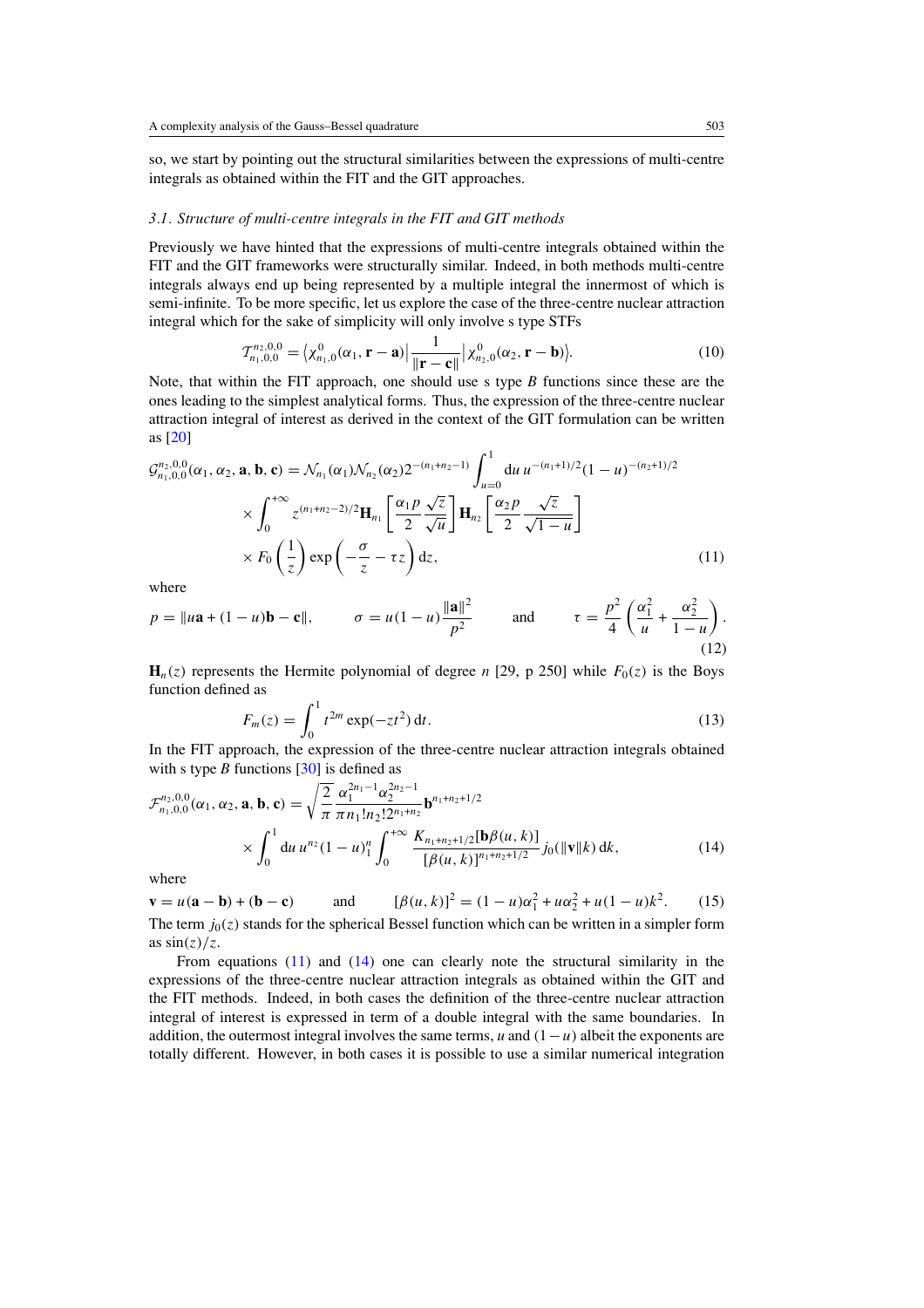<span id="page-6-0"></span>technique, namely shifted Gauss–Jacobi, because of the presence of a weight function of the form  $u^a(1 - u)^b$ . Previous work due to Homeier and Steinborn [\[31](#page-12-0)] showed that a Gauss–Möbius quadrature leads to better results for the integration over [0, 1]. Regarding the semi-infinite integral, perhaps the major difference is due to the oscillating term,  $j_0(z)$ , in the FIT. It is the above-mentioned similarity that sets the ground for the present study, since it seemed reasonable to believe that Gauss–Bessel quadrature can possibly be improved to be as efficient as those methods elaborated in the context of FIT, in particular, the  $S\bar{D}$  method which uses the nonlinear transformations  $\bar{D}$  originally proposed by Sidi [\[32,](#page-12-0) [33\]](#page-12-0).

# *3.2. The Gauss–Bessel quadrature*

Generally, when the structure of multi-centre integrals over STFs in the GIT approach is examined, one finds that the semi-infinite integral (innermost integral) involves a function of the form  $W(\sigma, \tau; z) = z^{\nu} \exp(-\sigma/z - \tau z)$  in which  $\sigma$  and  $\tau$  are defined in terms of *u*, *v*, ..., the geometrical parameters and the screening constants. In a previous work [\[20\]](#page-12-0), our investigation of the three-centre nuclear attraction integral, which for s Slater orbitals is given by [\(11\)](#page-5-0), led us to identify  $W(\sigma, \tau; z) = \sqrt{z} \exp(-\sigma/z - \tau z)$  as an admissible weight function to be used for the so-called Gauss–Bessel quadrature. The numerical setup of the new technique was carried out as a two-step process. First, a set of polynomials,  $p_r(x)_{r=0,1,2,\ldots}$ , orthogonal with respect to  $W(\sigma, \tau; z)$ , was constructed by means of the Gram–Schmidt orthogonalization scheme which uses the following property of the moments:

$$
\int_0^{+\infty} z^n \left[ z^{1/2} \exp\left(-\frac{\sigma}{z} - \tau z\right) \right] dz = 2 \sqrt{\left(\frac{\sigma}{\tau}\right)^{n+3/2}} \mathbf{K}_{n+3/2} (2\sqrt{\sigma \tau}). \tag{16}
$$

Once the orthogonal polynomials are generated, their roots are computed by means of an appropriate numerical method, e.g. Newton–Raphson [\[34](#page-12-0)]. The second step consists in computing the weights of the quadrature using the relationship,

$$
w_j = \frac{\langle p_{n-1} | p_{n-1} \rangle}{p_{n-1}(x_j) p'_n(x_j)},\tag{17}
$$

where  $x_j$  denotes the *j*th root of the orthogonal polynomial  $p_n(x)$ . From an efficiency perspective the above-described procedure is not optimal for a routine evaluation of multicentre integrals. Luckily, it turns out that the computation of the roots and weights of the Gauss–Bessel quadrature can substantially be improved by using a more efficient approach due to Boley and Golub [\[35\]](#page-13-0) and Gautschi [\[36](#page-13-0)]. Indeed, given a weight function  $w(z)$ , the orthogonal polynomials (with respect to  $w(z)$ ) are connected by a three-term recurrence relation of the form,

$$
p_{k+1}(z) = (z - \alpha_k) p_k(z) - \beta_k p_{k-1}(z), \qquad k = 0, 1, 2, ...
$$
  
\n
$$
p_0(z) = 1, \qquad \text{and} \qquad p_{-1}(z) = 0,
$$
 (18)

where  $\beta_0$  is customarily defined as  $\beta_0 = \int_a^b w(z) dz$ . For the purpose of this work, we provide the definition of the coefficients  $\alpha_k$  and  $\beta_k$  for  $k \ge 1$  in the next section. The *n*th order Jacobi matrix for the weight function  $w(z)$  is a tridiagonal symmetric matrix defined by

$$
J_n(W) = \begin{bmatrix} \alpha_0 & \sqrt{\beta_1} & & & 0 \\ \sqrt{\beta_1} & \alpha_2 & \sqrt{\beta_2} & & \\ & \sqrt{\beta_2} & & \ddots & \\ & & \ddots & \ddots & \sqrt{\beta_{n-1}} \\ 0 & & & \sqrt{\beta_{n-1}} & \alpha_{n-1} \end{bmatrix} .
$$
 (19)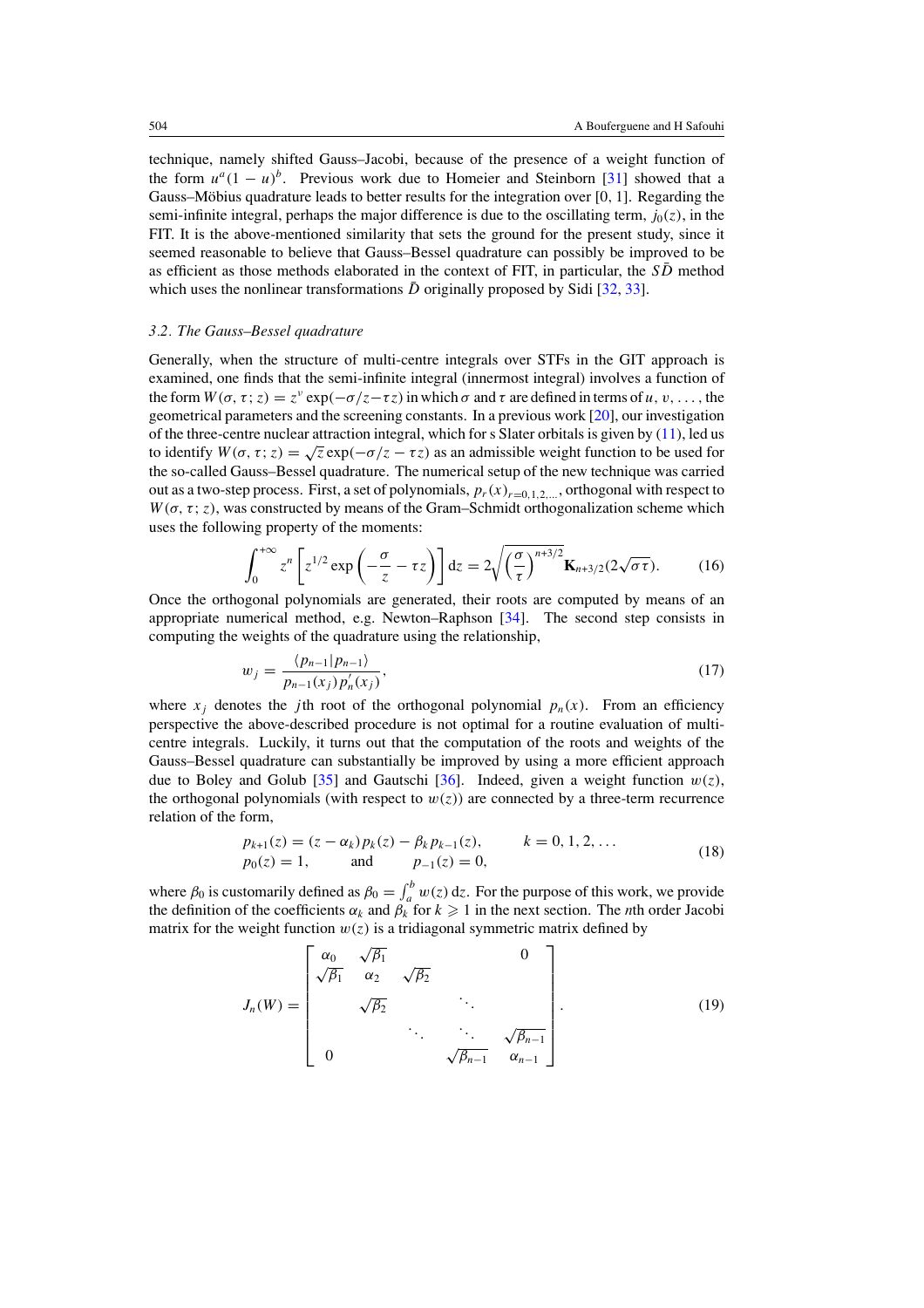<span id="page-7-0"></span>The nodes of the polynomials  $\{p_k\}_{1 \leq k \leq n}$  (orthogonal with respect to the weight  $w(z)$ ) are the eigenvalues of  $J_n(W)$  while the weights  $w_k$  are expressible in terms of the first component  $v_{k-1}$  of the corresponding normalized eigenvectors,

$$
w_k = \beta_0 v_{k,1}^2, \qquad k = 1, 2, \dots, n. \tag{20}
$$

As can be seen, the construction of a Gauss quadrature in practice amounts to solving an eigenvalue problem involving a symmetric tridiagonal matrix. Fortunately, the diagonalization of such matrices is a routine problem in numerical analysis for which very efficient algorithms are already available in the literature. The implementation of such algorithms can be found in a wide variety of highly optimized commercial numerical libraries. For the purpose of this work, a version of the QR algorithm found in [\[34\]](#page-12-0) was used. Note that Gautschi has already published a set of general purpose routines that could be used for generating the roots and weights of an arbitrary Gauss quadrature, given the appropriate input [\[37,](#page-13-0) [38\]](#page-13-0). However, it was found that using the specifics of the problem in hand, namely the appropriate recurrence relations and storing frequently used values, leads to a much more efficient procedure.

#### *3.3. Numerical analysis*

Now, that we have an efficient procedure that could be used for the computation of the roots and weights of the Gauss–Bessel quadrature, it is of interest to address its complexity so as to have a feel of its computational cost. Perhaps the most obvious shortcoming in the present form of the Gauss–Bessel approach is the necessity to generate the coefficients  $\alpha_k$ and  $\beta_k$  occurring in the three-term relationship [\(18\)](#page-6-0), since these are used to populate the Jacobi matrix [\(19\)](#page-6-0). Assuming that the *k*th orthogonal polynomial can generally be written as  $p_k(z) = \sum_{p=0}^{k} a_{k,p} z^k$ , we can easily derive the working formula for  $\alpha_k$ ,

$$
\alpha_k = \sqrt{\sigma/\tau} \left[ \sum_{p=0}^{2k} S_{k,p} \mathbf{K}_{p+5/2} [2\sqrt{\sigma \tau}] \right] / \left[ \sum_{p=0}^{2k} S_{k,p} \mathbf{K}_{p+3/2} [2\sqrt{\sigma \tau}] \right]
$$
(21)

and  $\beta_k$ ,

$$
\beta_k = \left[ \sum_{p=0}^{2k} S_{k,p} \mathbf{K}_{p+3/2} [2\sqrt{\sigma \tau}] \right] / \left[ \sum_{p=0}^{2(k-1)} S_{k-1,p} \mathbf{K}_{p+3/2} [2\sqrt{\sigma \tau}] \right],
$$
 (22)

where the term  $S_{k,p}$  occurring above is defined as

$$
S_{k,p} = \left[\sum_{q=\max(0,p-k)}^{\min(k,p)} a_{k,p} a_{k,p-q}\right] \sqrt{\left(\frac{\sigma}{\tau}\right)^p}.
$$
 (23)

According to the definition of the Jacobi matrix [\(19\)](#page-6-0), it can easily be seen that an *n*th order quadrature requires the computation of the coefficients  $\{(\alpha_k, \beta_k)\}_{0 \leq k \leq n-1}$  which, in turn, need the values of the modified Bessel functions  $\{K_{p+1/2}[2\sqrt{\sigma \tau}]\}_{1 \leq p \leq 2n+2}$  $\{K_{p+1/2}[2\sqrt{\sigma \tau}]\}_{1 \leq p \leq 2n+2}$  $\{K_{p+1/2}[2\sqrt{\sigma \tau}]\}_{1 \leq p \leq 2n+2}$ . Figure 1 shows the organigram underlying the current implementation of the Gauss–Bessel quadrature. When equations (21), (22) and the organigram [\(1\)](#page-8-0) are put together, it is clear that the major overhead in using the Gauss–Bessel approach lies in the generation of the orthogonal polynomials. In this respect, it is advisable to generate beforehand the numerical values  $\mathbf{K}_{p+1/2}[2\sqrt{\sigma \tau}]$  and  $\sqrt{(\sigma/\tau)^p}$  for  $0 \leq p \leq 2n + 2$ .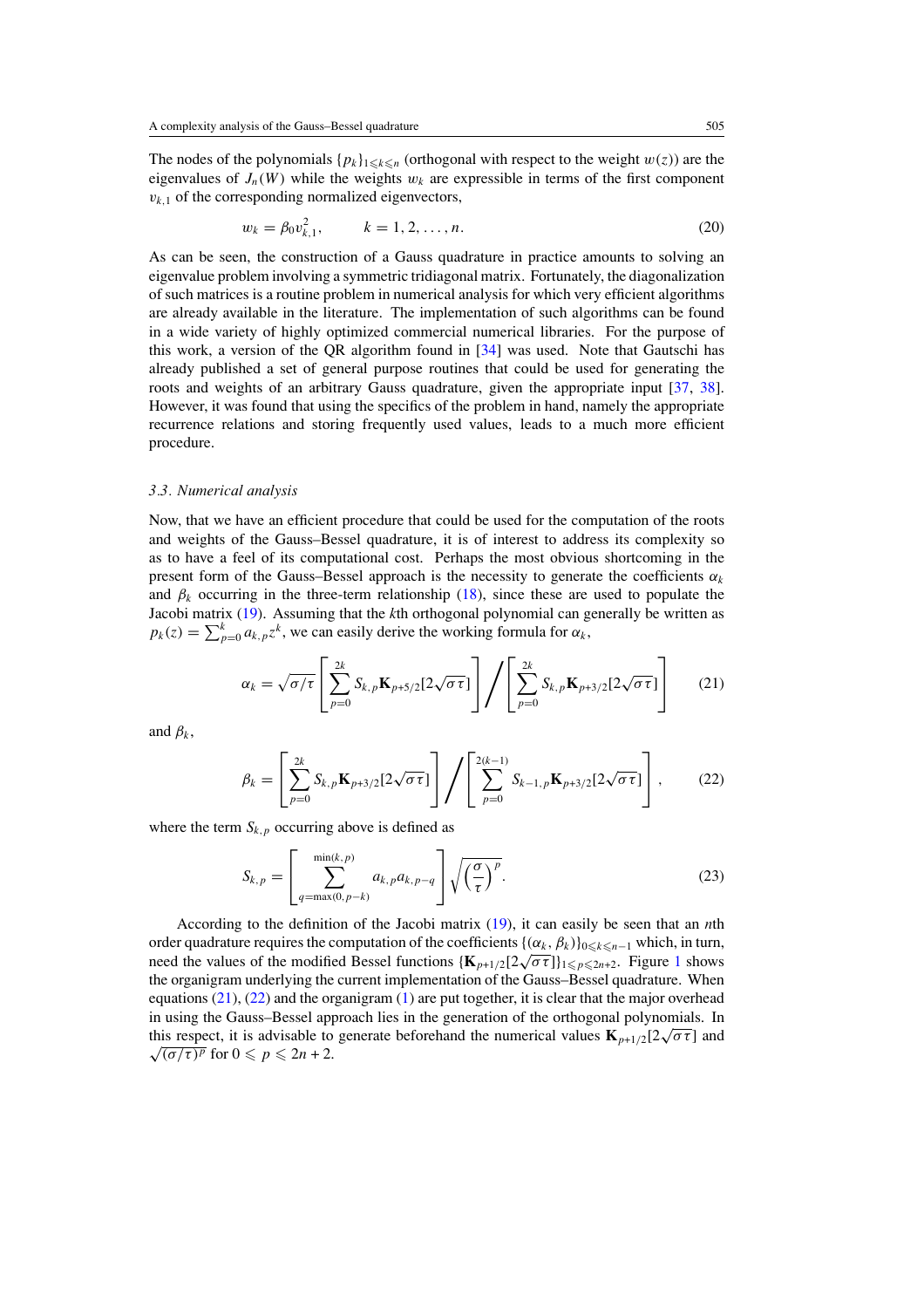<span id="page-8-0"></span>

**Figure 1.** Organigram showing the current implementation of the Gauss–Bessel nodes and weights generation.

### *3.4. Complexity analysis*

In the previous work, it was shown that when the FIT approach is used to evaluate multi-centre integrals, the most appropriate method to handle the semi-infinite integral as it occurs for instance in [\(14\)](#page-5-0) is to use the so-called  $S\bar{D}$  nonlinear transformation,

$$
S\bar{D}_n^{(2,j)} = \frac{\sum_{i=0}^{n+1} \binom{n+1}{i} (1+i+j)^n F(x_{i+j}) / \left[x_{i+j}^2 G(x_{i+j})\right]}{\sum_{i=0}^{n+1} \binom{n+1}{i} (1+i+j)^n / \left[x_{i+j}^2 G(x_{i+j})\right]},
$$
\n(24)

where  $\{x_l = (l+1)\pi\}_{l=0,1,2,...}$ ,  $j = 0, 1, 2, ...$  and  $F(x) = \int_0^t G(t) \sin(t) dt$ . In the special case of the three-centre nuclear attraction integral given by  $(14)$ , the function  $G(x)$  is defined as

$$
G(x) = \frac{1}{\|\mathbf{v}\|x} \frac{\mathbf{K}_{n_1+n_2+1/2}[\mathbf{b}\beta(u,x)]}{[\beta(u,x)]^{n_1+n_2+1/2}}.
$$
 (25)

According to [\[16](#page-12-0)], the finite integral  $F(x_{i+j})$  is evaluated as

$$
F(x_{i+j}) = F[(i+j+1)\pi] = \int_0^{(i+j+1)\pi} G(x)\sin(x) dx = \sum_{k=0}^{i+j} \int_{k\pi}^{(k+1)\pi} G(x)\sin(x) dx. \tag{26}
$$

For each integral occurring within the above summation sign, a Gauss–Legendre quadrature is used.

In order to fairly compare the computational cost associated with the  $S\bar{D}$  and the Gauss– Bessel approaches, we use the absolute metric which amounts to counting the number of operations required for the evaluation of the semi-infinite integral. Although more tedious to carry out, the complexity analysis of the algorithms provides a true indication of the cost for both methods as opposed to simply relying on the timings which obviously depend on the hardware, software (compilers and operating systems), and the programmer's skills.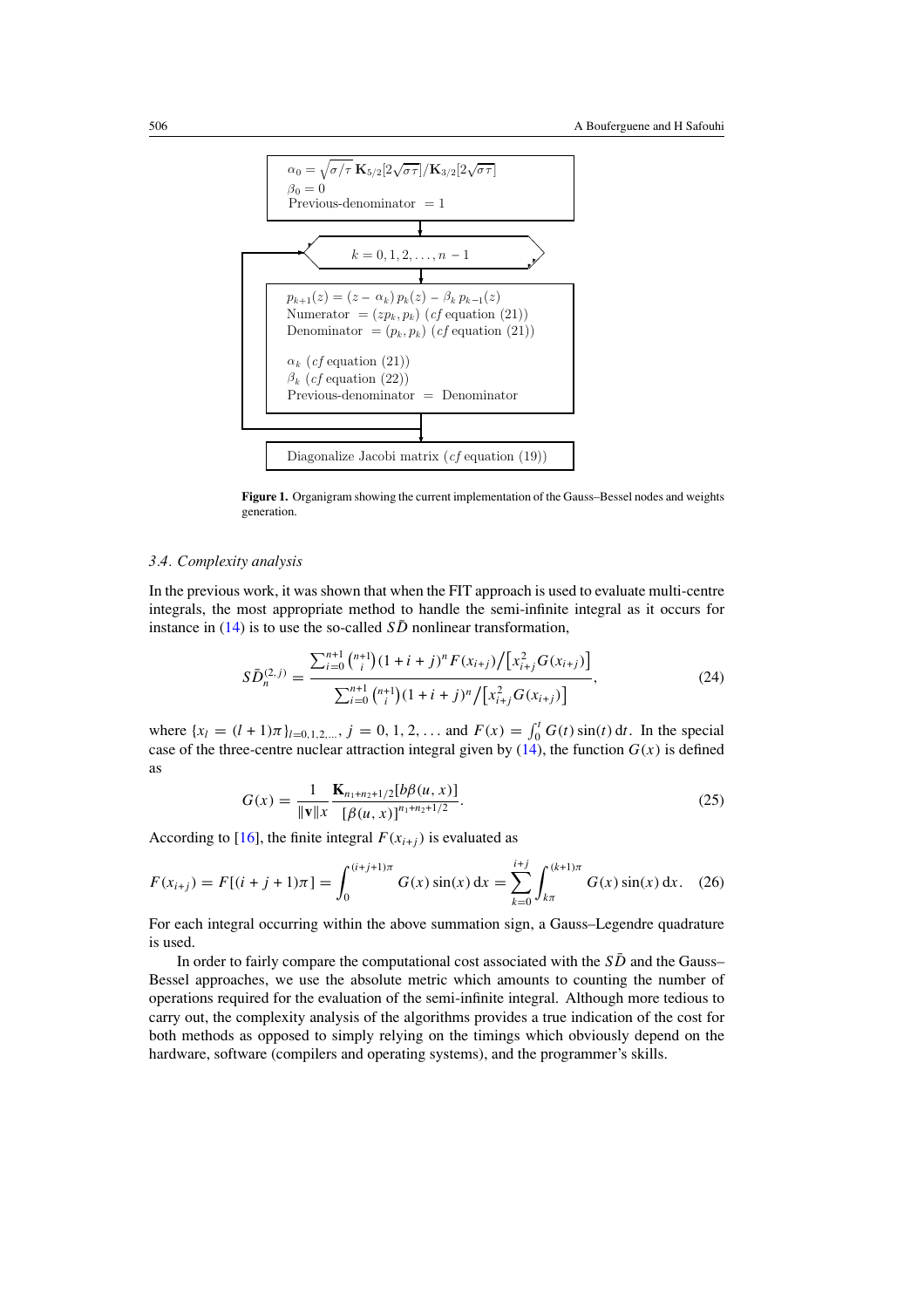<span id="page-9-0"></span>

| <b>Table 1.</b> Number of operations for the Gauss–Bessel approach. |                                                                                                         |                       |  |  |
|---------------------------------------------------------------------|---------------------------------------------------------------------------------------------------------|-----------------------|--|--|
| Term                                                                | Number of operations                                                                                    | Total                 |  |  |
| Numerator $(\alpha_k)$                                              | $\sum_{p=0}^{k} ([\sum_{q=0}^{p} 1] + 2) + \sum_{p=k+1}^{2k} ([\sum_{q=p-k}^{k} 1] + 2) k^{2} + 6k + 3$ |                       |  |  |
| Denominator $(\alpha_k)^a$                                          | $\sum_{p=0}^{2k} 1$                                                                                     | $2k + 1$              |  |  |
| $\alpha_k$                                                          |                                                                                                         | $(k^2+6k+3)+(2k+1)+1$ |  |  |
| $\beta_k^{\rm b}$                                                   |                                                                                                         |                       |  |  |
|                                                                     | Total for an <i>n</i> th order quadrature $\sum_{k=1}^{n} [(k^2 + 6k + 3) + (2k + 1) + 2]$              | $(1/3)n(n^2+9n+26)$   |  |  |

<sup>a</sup> The evaluation of the denominator requires only one operation since the product  $S_{k,p} = \left[\sum_q a_q a_{p-q}\right] \sqrt{\left(\frac{\sigma}{t}\right)^p}$ was computed for the numerator.

<sup>b</sup> The value of *βk* needs only one division since the numerator was counted for in the computation of *αk* and the denominator is saved from the previous iteration.

Before going into the details of complexity analysis, we assume that in both  $S\bar{D}$  and Gauss–Bessel-based algorithms, the most costly operations are the multiplications, divisions and the evaluation of transcendental functions. Thus, starting with the Gauss–Bessel quadrature, we assume the following.

- (i) Inspection of equations [\(21\)](#page-7-0) and [\(22\)](#page-7-0) shows that for each  $k > 1$ , computing the numerator and denominator occurring in the definition of  $\alpha_k$  suffice since it can also be used to generate  $\beta_k$ , cf figure [1](#page-8-0) and table 1.
- (ii) The modified Bessel functions  $\mathbf{K}_{p+1/2}(2\sqrt{\sigma\tau})$  and the terms  $\sqrt{(\sigma/\tau)^p}$  are tabulated beforehand which makes the corresponding computational time negligible.
- (iii) The diagonalization of the Jacobi matrix is a one time operation, carried out at the end of the process, cf organigram (1). This provides a justification for neglecting the corresponding time especially since the order *n* of the matrix  $J_n(W)$  is rather small. This proved to be a fair assumption by comparing a large number of numerical experiments.
- (iv) The time associated with an addition is negligible.

Using the above-enumerated hypotheses, we can calculate the number of elementary operations required to calculate the semi-infinite integral in  $(11)$ . Table 1 provides a summary of the number of operations required to generate the coefficients  $\alpha_k$  and  $\beta_k$  for an *n*th order quadrature,

$$
N_{\rm GB} = \frac{n(n^2 + 9n + 26)}{3}.\tag{27}
$$

Regarding the  $S\bar{D}$  approach, inspection of equation [\(24\)](#page-8-0) clearly shows that since the upper bound of the summation over *i* does not exceed 10 (in general), the inventory of the elementary operations for  $S\bar{D}$  was restricted to those involved in computation of  $F(x_{i+j})$ . In addition, to minimize the number of operations, the value of  $F(x_{i+j})$  is obtained from  $F(x_{i+j-1})$  (calculated at the previous iteration) by adding a term of the form  $\int_{(i+j)\pi}^{(i+j+1)\pi} G(t) \sin(t) dt$ . Starting at  $i = 0$ , one needs to evaluate  $F(x_i)$  which according to [\[16](#page-12-0)] is computed as

$$
F(x_j) = \sum_{m=0}^{j} \int_{m\pi}^{(m+1)\pi} G(t) \sin(t) \, \mathrm{d}t. \tag{28}
$$

As a consequence, in the framework of the  $S\bar{D}$  approach, one needs to use the Gauss–Legendre quadrature  $(j + 1) + (n + 1)$  times. In this case, the calculation of the number of elementary operations is carried out under the following assumptions.

(i) The values of  $1/(\|\mathbf{v}\|_{t_i})$  and  $\sin(t_i)$ , in which  $t_i$  stands for the *i*th node of the chosen Gauss–Legendre, are computed beforehand and stored for later use in appropriate arrays.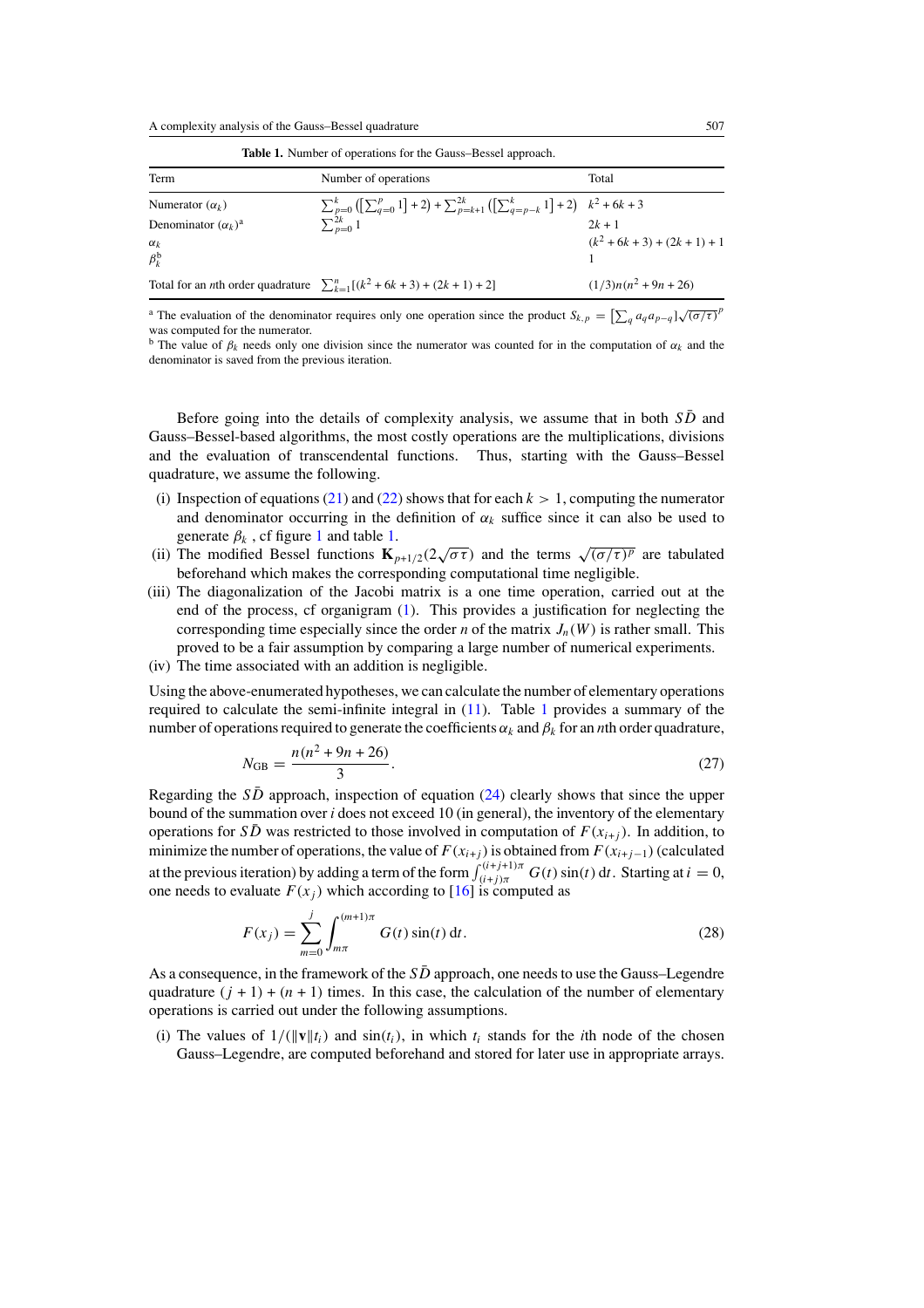| Term                                                                      | Number of operations<br>Computed beforehand |  |
|---------------------------------------------------------------------------|---------------------------------------------|--|
| $1/\ \mathbf{v}\ $ t <sub>i</sub> and sin(t <sub>i</sub> )                |                                             |  |
| $\beta(u, t_i) = \sqrt{a + bt_i^2}$                                       |                                             |  |
| $b\beta(u, t_i)$                                                          | $3 + 1 = 4$                                 |  |
| $\mathbf{K}_{n_1+n_2+1/2}[b\beta(u, t_i)]$                                | $4+3(n_1+n_2)+3$                            |  |
| $\beta(u, t_i)^{n_1+n_2+1/2}$                                             |                                             |  |
| $G(t_i) = 1/(\ \mathbf{v}\ t_i)\mathbf{K}_{n_1+n_2+1/2}[b\beta(u, t_i)]/$ | $1+4+3(n_1+n_2)+3+1+$                       |  |
| $[\beta(u, t_i)]^{n_1+n_2+1/2} \sin(t_i)$                                 | $1 = 10 + 3(n_1 + n_2)$                     |  |

**Table 2.** Number of elementary operations, i.e. multiplications, divisions and transcendental functions evaluation, in the  $S\bar{D}$  approach.

(ii) The Bessel function  $\mathbf{K}_{n_1+n_2+1/2}$  are computed using the three-term relationship,

$$
\mathbf{K}_{(n+1/2)+1}(z) = \frac{2n+1}{z} \mathbf{K}_{n+1/2}(z) + \mathbf{K}_{(n+1/2)-1}(z) \quad \text{with}
$$
\n
$$
\mathbf{K}_{-1/2}(z) = \mathbf{K}_{1/2}(z) = \sqrt{\frac{\pi}{2z}} \exp(-z).
$$
\n(29)

Thus,  $\mathbf{K}_{n_1+n_2+1/2}(z)$  requires  $3(n_1+n_2)+3$  operations in which the second '3' comes from the evaluation of  $\mathbf{K}_{1/2}(z)$ .

The last row in table 2 summarizes the number of elementary operations required to evaluate the integrand in  $(14)$  for a given root  $t_i$  of the Gauss–Legendre quadrature selected for the evaluation of  $F(x_{i+j})$ . Keeping in mind that  $S\bar{D}$  requires the application of the Gauss– Legendre quadrature  $(j + 1) + (n + 1)$  times, we can finally write the number of operations associated with this task as

$$
N_{S\bar{D}} = [(j+1) + (n+1)]N_{\text{Leg}}[3(n_1+n_2)+10],\tag{30}
$$

where  $N_{\text{Le}g}$  represents the order of the Gauss–Legendre quadrature used to evaluate the partial integral in equation [\(28\)](#page-9-0). From the numerical discussion in [\[16](#page-12-0)], it can be seen that  $S\bar{D}_{n}^{(2,0)}$ was used to evaluate the semi-infinite integral occurring in the case of three-centre integrals. From the values listed in tables 1 and 5 of  $[16]$ , one can note that on average  $n = 5$  and since the authors have selected  $N_{\text{Leg}} = 20$  we obtain

$$
N_{S\bar{D}} = [(0+1) + (5+1)]20[3(n_1+n_2) + 10] = 1400 + 420(n_1+n_2). \tag{31}
$$

Since the complexity of the  $S\bar{D}$  approach depends on the quantum numbers  $n_1$  and  $n_2$ , it seems fair to consider the average number of operations required for the computation of the integrals in which  $n_1$  and  $n_2$  vary from 1 to 3 (1s to 3s orbitals). In such a case, we have

Average number of operations = 
$$
1400 + 420 \left[ \frac{1}{9} \sum_{n_1=1}^{3} \sum_{n_2=1}^{3} (n_1 + n_2) \right]
$$
  
= 3080. (32)

Regarding the Gauss–Bessel approach, the complexity depends mainly on the order of the quadrature as given in  $(27)$ . Previously  $[20]$  $[20]$  it was found that a quadrature of order 12 was able to produce sufficiently accurate values in the case of three-centre nuclear attraction integrals involving s type orbitals. In such a case the computation of the semi-infinite integral requires 1112 elementary operations. Of course, we expect that for a different type of integrals, higher order polynomials might be needed to properly approximate the integrand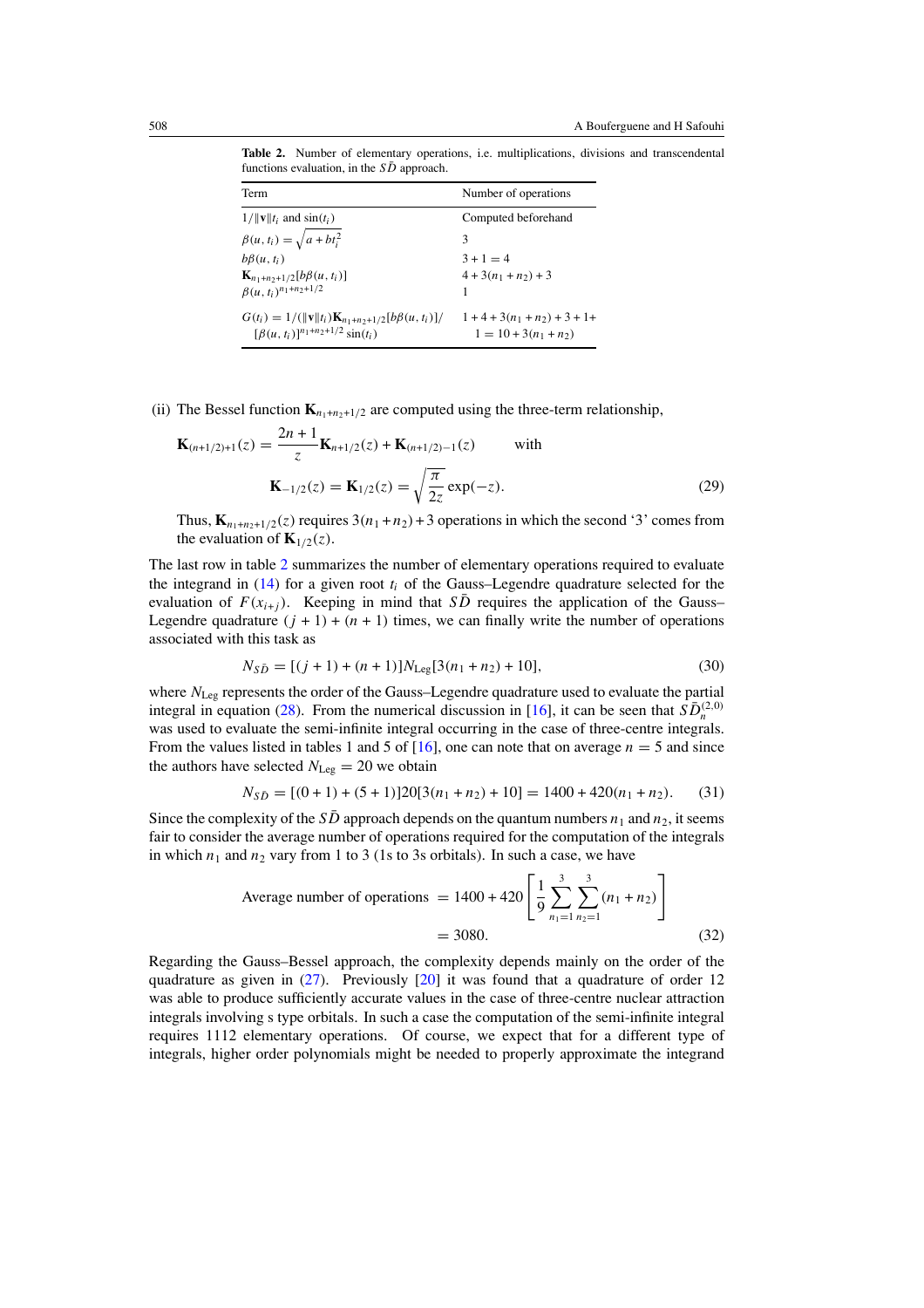<span id="page-11-0"></span>**Table 3.** Comparison of the number of elementary operations required by the  $S\bar{D}$  and the Gauss– Bessel methods.

| $n_1 + n_2$    | SD   | $\boldsymbol{n}$ | Gauss-Bessel |
|----------------|------|------------------|--------------|
| $\overline{c}$ | 2240 | 12               | 1112         |
| 3              | 2660 | 14               | 1624         |
| $\overline{4}$ | 3080 | 16               | 2272         |
| 5              | 3500 | 18               | 3072         |
| 6              | 3920 | 20               | 4040         |
|                |      |                  |              |

of the corresponding semi-infinite integral which in other words means a larger number of operations. Nevertheless, in the case of three-centre nuclear attraction integrals, we can clearly see that the computation of the semi-infinite integral as it occurs in the FIT and the GIT methods using the Gauss–Bessel quadrature and the *SD* transformations requires a similar number of operations. Indeed, comparing the values in table  $3$  shows that the  $S\bar{D}$  requires on average 3080 elementary operations corresponding to  $n_1 + n_2 = 4$ . This, of course, is comparable to the number of operations required by a Gauss–Bessel quadrature of order 18 (3072 operations). As a last note, it should be emphasized that even though the number of operations in the Gauss–Bessel approach grows as  $O(n^3)$ , a low order quadrature will generally be sufficient to achieve acceptable accuracy and this will make the two methods, i.e. Gauss–Bessel and  $S\bar{D}$ , comparable from a computational cost perspective.

# **4. Conclusion**

In the original paper devoted to the description of the Gauss–Bessel quadrature for the evaluation of multi-centre integrals in the context of GIT, emphasis was essentially put on how accurate the new method is. Of course, in order to be a viable technique in practice, the method must be at least as efficient as those already available in the literature. As a consequence, we have presented above the tools that can possibly allow one to develop an efficient algorithm based on the Gauss–Bessel quadrature for the evaluation of multi-centre integrals. In addition to the efficiency provided by the use of Jacobi tridiagonal matrix, one must not forget the possibility of speeding up the computations by appropriately storing typical quantities, such as the roots and weights for typical values of the parameters  $\sigma$  and  $\tau$ .

## **Acknowledgments**

One of us (HS) acknowledges the financial support of the Natural Sciences and Engineering Research Council of Canada (NSERC). A computer time grant from WestGrid Canada is gratefully acknowledged.

#### **References**

- [1] Roothaan C C J 1951 *Rev. Mod. Phys.* **[23](http://dx.doi.org/10.1103/RevModPhys.23.69)** 69
- [2] Kato T 1957 *Commun. Pure Appl. Math* **10** 151
- [3] Agmon S 1982 *Lectures on Exponential Decay of Solutions of Second-Order Elliptic Equations: Bound on Eigenfunctions of N-Body Schrodinger Operators ¨* (Princeton, NJ: Princeton University Press)
- [4] Slater J C 1930 *Phys. Rev.* **[36](http://dx.doi.org/10.1103/PhysRev.36.57)** 57
- [5] Yoshimine M, Lengsfield B H, Bagus P S McLean and Liu B 1990 *Alchemy II* International Business Machines Inc. (From MOTECC-90)
- [6] Bouferguene A, Fares M and Hoggan P E 1996 *Int. J. Quantum Chem.* **57** [801](http://dx.doi.org/10.1002/(SICI)1097-461X(1996)57:4$<$801::AID-QUA27$>$3.0.CO;2-0)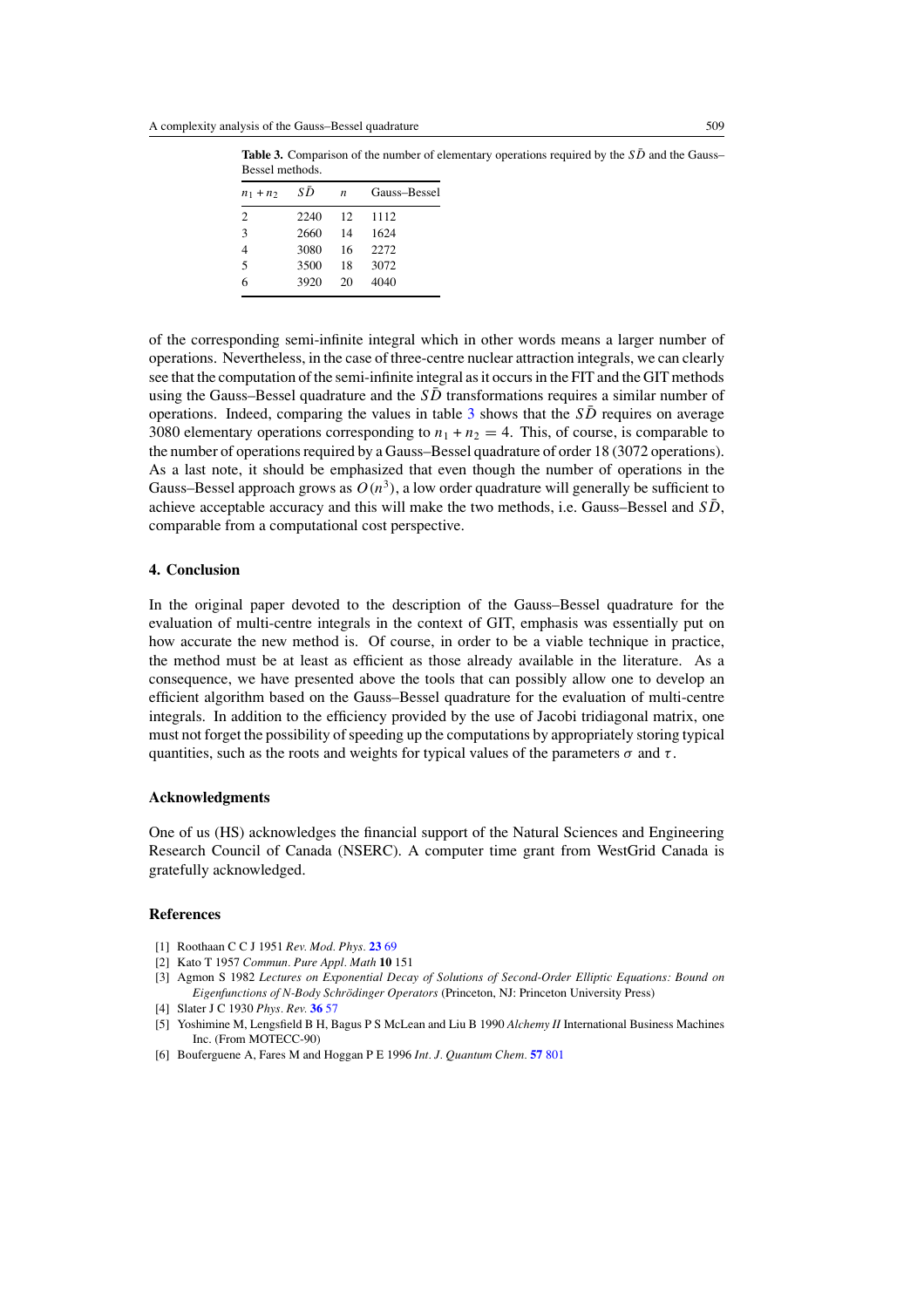- [7] Rico J F, López R, Aguado A, Ema I and Ramírez G 1998 *J. Comput. Chem.* **19** [1284](http://dx.doi.org/10.1002/(SICI)1096-987X(199808)19:11$<$1284::AID-JCC8$>$3.0.CO;2-G)
- [8] Rico J F, López R, Aguado A, Ema I and Ramírez G 2001 Int. J. Quantum Chem. 81 [148](http://dx.doi.org/10.1002/1097-461X(2001)81:2$<$148::AID-QUA6$>$3.0.CO;2-0)
- [9] Coolidge A S 1932 *Phys. Rev.* **42** [189](http://dx.doi.org/10.1103/PhysRev.42.189) Barnett M P and Coulson C A 1951 *Phil. Trans. R. Soc.* **243** 221 Barnett M P 1963 *Methods in Computational Physics* vol 2, ed B Alder *et al* (New York: Academic) pp 95–153 Steinborn E O and Filter E 1975 *Int. J. Quantum Chem. Symp.* **9** 435 Sharma R R 1976 *Phys. Rev.* A **13** [517](http://dx.doi.org/10.1103/PhysRevA.13.517) Jones H W and Weatherford C A 1978 *Int. J. Quantum Chem. Symp.* **12** 483 Jones H W 1992 *Int. J. Quantum Chem.* **41** [749](http://dx.doi.org/10.1002/qua.560410511) Jones H and Jain J 1996 *Int. J. Quantum Chem. Symp.* **30** [1257](http://dx.doi.org/10.1002/(SICI)1097-461X(1996)60:7$<$1257::AID-QUA6$>$3.0.CO;2-Y) Talman J D 1986 *J. Chem. Phys.* **84** [6879](http://dx.doi.org/10.1063/1.450692) Suzuki N 1990 *J. Math. Phys.* **31** [2314](http://dx.doi.org/10.1063/1.528639) Suzuki N 1992 *J. Math. Phys.* **33** [4288](http://dx.doi.org/10.1063/1.529831) Rico J F, López R and Ramírez G 1989 *J. Chem. Phys.* 91 [4213](http://dx.doi.org/10.1063/1.456800) Bouferguene A and Rinaldi D 1994 *Int. J. Quantum Chem.* **[50](http://dx.doi.org/10.1002/qua.560500103)** 21 Bouferguene A and Jones H W 1998 *J. Chem. Phys.* **109** [5718](http://dx.doi.org/10.1063/1.477194) Löwdin P-O 1956 Adv. Phys. **5** 96 Filter E and Steinborn E O 1980 *J. Math. Phys.* **21** [2725](http://dx.doi.org/10.1063/1.524390) Weniger E J and Steinborn E O 1984 *Phys. Rev.* A **29** [2268](http://dx.doi.org/10.1103/PhysRevA.29.2268) Guseinov I 1988 *Phys. Rev.* A **37** [2314](http://dx.doi.org/10.1103/PhysRevA.37.2314)
- [10] Shavitt I and Karplus M 1962 *J. Chem. Phys.* **36** [550](http://dx.doi.org/10.1063/1.1732550) Karplus M and Shavitt I 1963 *J. Chem. Phys.* **38** [1256](http://dx.doi.org/10.1063/1.1733837) Shavitt I *Methods in computational physics* vol 2, ed B Alder *et al* (New York: Academic) pp 1–45 Kern C and Karplus M 1965 *J. Chem. Phys.* **43** [415](http://dx.doi.org/10.1063/1.1696758) Rico J F, Fernandez J J, Ema I, Lopez R and Ramirez G 2000 *Int. J. Quantum Chem.* **[78](http://dx.doi.org/10.1002/(SICI)1097-461X(2000)78:2$<$83::AID-QUA2$>$3.0.CO;2-J)** 83 Rico J F, Fernandez J J, Lopez R and Ramirez G 2000 *Int. J. Quantum Chem.* **78** [137](http://dx.doi.org/10.1002/(SICI)1097-461X(2000)78:3$<$137::AID-QUA1$>$3.0.CO;2-Y)
- [11] Shavitt I and Karplus M 1965 *J. Chem. Phys.* **43** [398](http://dx.doi.org/10.1063/1.1696757)
- [12] Prosser F P and Blanchard C H 1962 *J. Chem. Phys.* **36** [1112](http://dx.doi.org/10.1063/1.1732673) Bonham R A, Peacher J L and Cox H L 1964 *J. Chem. Phys.* **40** [3083](http://dx.doi.org/10.1063/1.1724953) Filter E and Steinborn E O 1978 *J. Math. Phys.* **[19](http://dx.doi.org/10.1063/1.523517)** 79 Trivedi H P and Steinborn E O 1983 *Phys. Rev.* A **27** [670](http://dx.doi.org/10.1103/PhysRevA.27.670) Weniger E J, Grotendorst J and Steinborn E O 1986 *Phys. Rev.* A **33** [3688](http://dx.doi.org/10.1103/PhysRevA.33.3688) Weniger E J and Steinborn E O 1988 *Theor. Chim. Acta* **73** [323](http://dx.doi.org/10.1007/BF00527739)
- [13] Safouhi H 2001 *J. Phys. A: Math Gen.* **34** [2801](http://dx.doi.org/10.1088/0305-4470/34/13/311)
- [14] Safouhi H 2002 *J. Comput. Phys.* **[176](http://dx.doi.org/10.1006/jcph.2001.6925)** 1
- [15] Safouhi H 2001 *J. Phys. A: Math. Gen.* **34** [881](http://dx.doi.org/10.1088/0305-4470/34/4/314)
- [16] Berlu L and Safouhi H 2003 *J. Phys. A: Math. Gen.* **36** [11791](http://dx.doi.org/10.1088/0305-4470/36/47/007)
- [17] Berlu L and Safouhi H 2003 *J. Phys. A: Math. Gen.* **36** [11267](http://dx.doi.org/10.1088/0305-4470/36/44/007)
- [18] Berlu L and Safouhi H 2004 *J. Phys. A: Math. Gen.* **37** [3393](http://dx.doi.org/10.1088/0305-4470/37/10/006)
- [19] Safouhi H and Berlu L 2004 *Int. Electr. J. Mol. Design* **3** 83
- [20] Bouferguene A 2005 *J. Phys. A: Math. Gen.* **38** [3923](http://dx.doi.org/10.1088/0305-4470/38/18/004)
- [21] Rico J F, Fernandez J J, Ema I, Lopez R and Ramirez G 2001 *Int. J. Quantum Chem.* **[81](http://dx.doi.org/10.1002/1097-461X(2001)81:1$<$16::AID-QUA5$>$3.0.CO;2-A)** 16
- [22] Dupuis J R M and King H F 1976 *J. Chem. Phys.* **65** [111](http://dx.doi.org/10.1063/1.432807)
- [23] Lindh R, Ryu U and Liu B 1991 *J. Chem. Phys.* **95** [5889](http://dx.doi.org/10.1063/1.461610)
- [24] Hobson H W 1931 *The Theory of Spherical and Ellipsoidal Harmonics* (Cambridge: Cambridge University Press)
- [25] Steinborn E O and Ruedenberg K 1973 *Adv. Quantum Chem.* **[7](http://dx.doi.org/10.1002/qua.560070103)** 1
- [26] Weniger E J and Steinborn E O 1982 *Comput. Phys. Commun.* **25** [149](http://dx.doi.org/10.1016/0010-4655(82)90031-5)
- [27] Weniger E J and Steinborn E O 1983 *J. Chem. Phys.* **78** [6121](http://dx.doi.org/10.1063/1.444574)
- [28] Filter E and Steinborn E O 1978 *Phys. Rev.* A **[18](http://dx.doi.org/10.1103/PhysRevA.18.1)** 1
- [29] Magnus W, Oberhettinger F and Soni R P 1966 *Formulas and Theorems for the Special Functions of Mathematical Physics* (New York: Springer)
- [30] Bouferguene A, Fares M and Rinaldi D 1994 *J. Chem. Phys.* **100** [8156](http://dx.doi.org/10.1063/1.466810)
- [31] Homeier H H H and Steinborn E O 1990 *J. Comput. Phys.* **[87](http://dx.doi.org/10.1016/0021-9991(90)90225-P)** 61
- [32] Sidi A 1980 *J. Inst. Math. Appl.* **26** 1
- [33] Levin D and Sidi A 1981 *Appl. Math. Comput.* **9** [175](http://dx.doi.org/10.1016/0096-3003(81)90028-X)
- [34] Press W, Teukolsky S, Vetterling W and Flannery B 1992 *Numerical Recipes in C* 2nd edn (Cambridge, UK: Press Syndicate of the University of Cambridge)

<span id="page-12-0"></span>